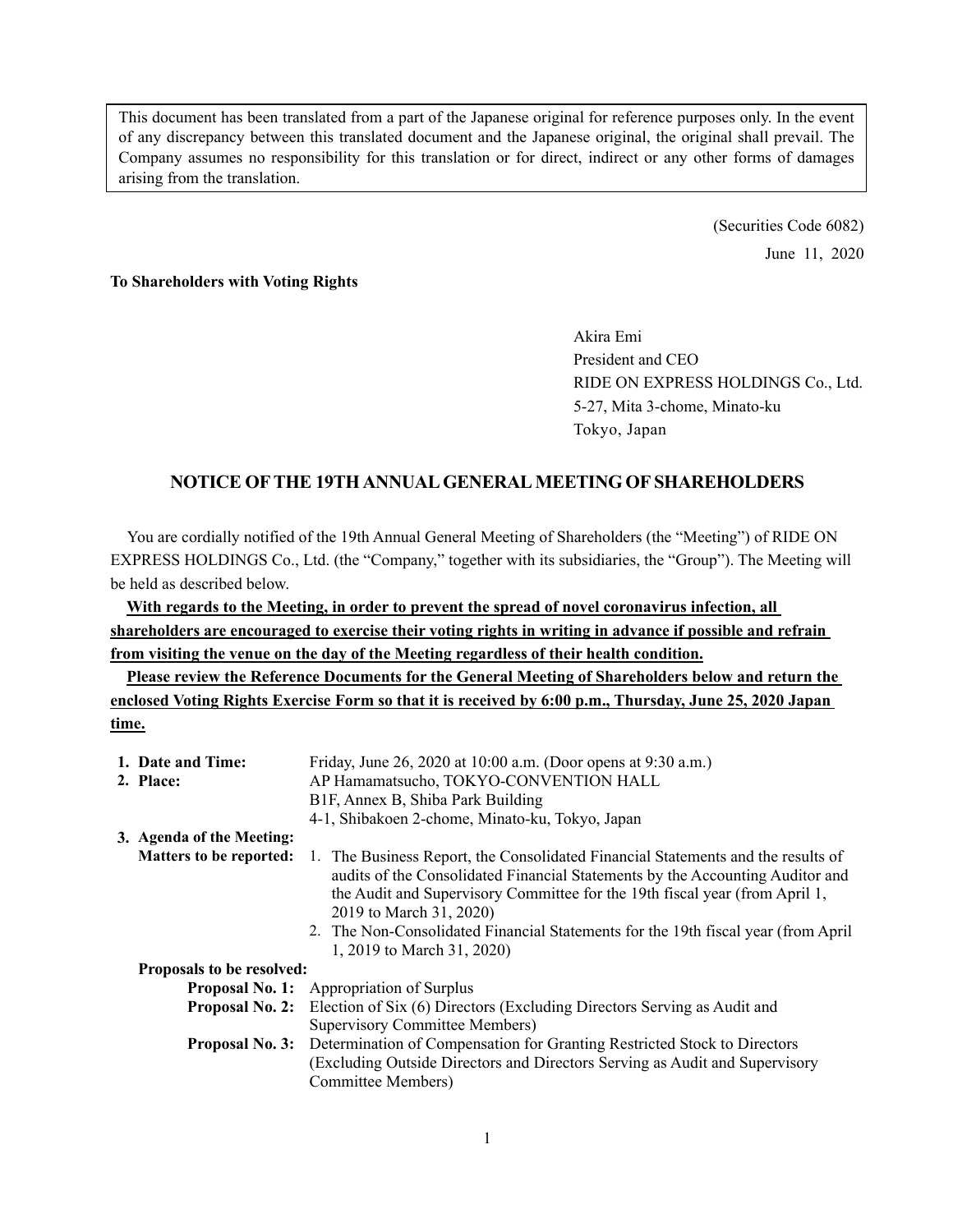When attending the Meeting, please hand in the enclosed Voting Rights Exercise Form at the reception. Please also bring this Notice with you.

~~~~~~~~~~~~~~~~~~~~~~~~~~~~~~~~~~~~~~~~~~~~~~~~~~~~~~~~~~~~~~~~~~~~~~~~~~~~~~~~~~~~~~~~~~~~

### **<Request for Shareholders>**

- **Our plans may be changed depending on the status of the spread of the infection and the contents of the announcements made by the government, etc. on or before the day of the Meeting. Please check the information provided on the Company's website (http://www.rideonexpresshd.co.jp) (in Japanese).**
- **On the day of the Meeting, we will take measures to prevent the infection for the sake of the safety of the shareholders. We appreciate your cooperation.**
- **Shareholders are requested to wear a mask when attending the Meeting.**
- **The operating staff of the Meeting will have checked their health condition, including taking temperature, and wear a mask when attending the shareholders.**
- Of the documents to be provided together with this Notice, the Notes to the Consolidated Financial Statements and the Notes to the Non-Consolidated Financial Statements are posted on the Company's website (http://www.rideonexpresshd.co.jp) (in Japanese) based on provisions of laws, regulations and Article 14 of the Company's Articles of Incorporation, and therefore are not stated in the attachment to this Notice. The Consolidated and Non-Consolidated Financial Statements stated in the attachment to this Notice (translation omitted) comprise part of the Consolidated and Non-Consolidated Financial Statements audited by the Accounting Auditor and the Audit and Supervisory Committee in preparing their respective audit reports.
- Any revisions to the Reference Documents for the General Meeting of Shareholders, the Business Report, the Consolidated and Non-Consolidated Financial Statements will be posted on the Company's website (http://www.rideonexpresshd.co.jp) (in Japanese).
- Please note that no souvenirs or shareholder gathering will be provided for attendees. We appreciate your understanding.
- Please note that the results of resolution at the 19th Annual General Meeting of Shareholders will not be sent in writing, but instead, be posted on the Company's website (http://www.rideonexpresshd.co.jp) (in Japanese).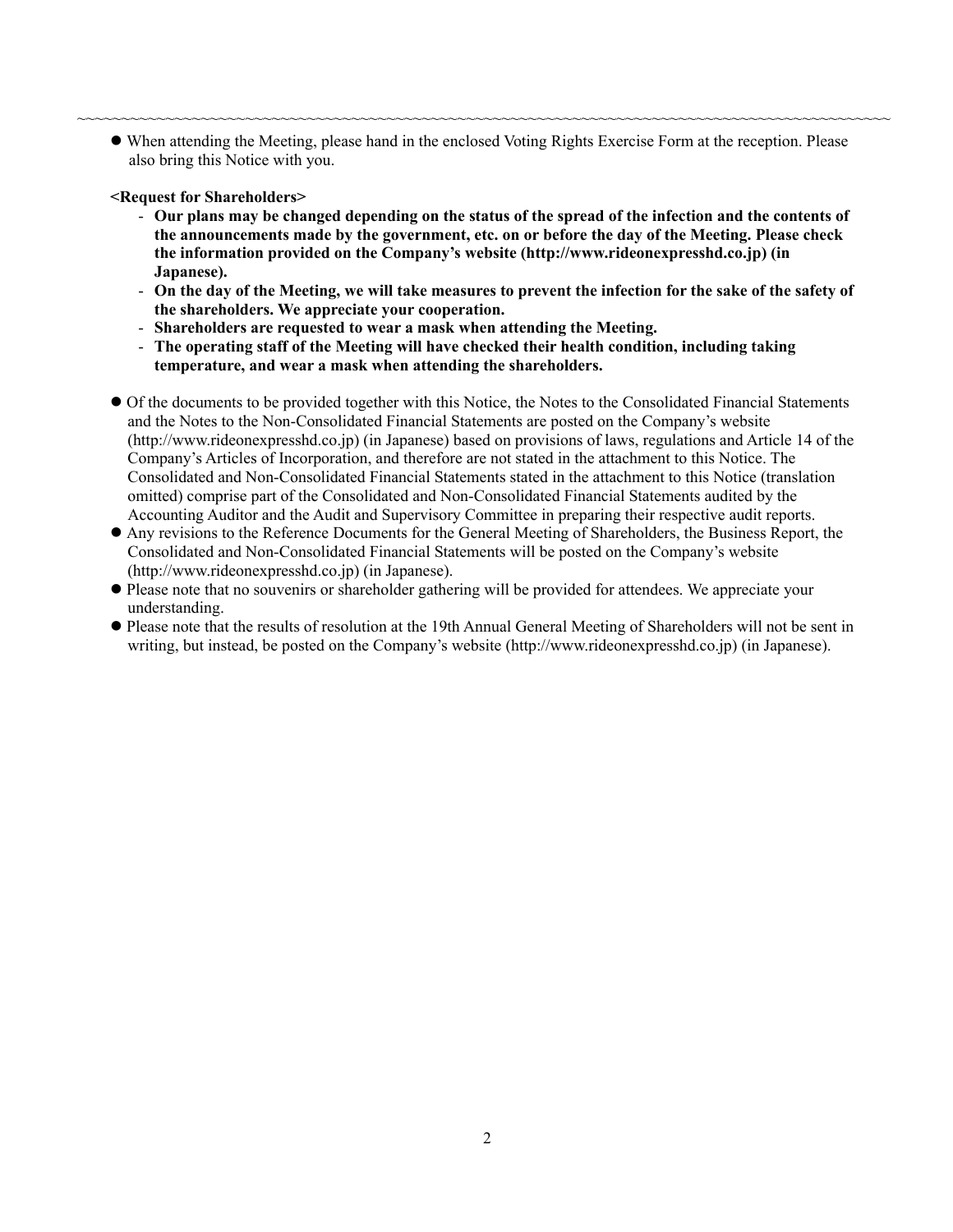# **Reference Documents for the General Meeting of Shareholders**

## **Proposals and References**

## **Proposal No. 1: Appropriation of Surplus**

For the year-end dividend for the 19th fiscal year, the Company's basic policy is to distribute appropriate returns upon comprehensively taking into account the performance for the fiscal year, the future business environment and internal reserves for the sustainable growth of its business.

As March 2020 marks the 20th anniversary of the Group's mainstay brand, "Gin no Sara," Delivery Sushi Service, the Company proposes to pay dividends including a commemorative dividend as follows:

(1) Allocation of dividend property and its total amount

20 yen per share of the Company's common stock

(comprising an ordinary dividend of 10 yen and the "Gin no Sara," Delivery Sushi Service 20th anniversary dividend of 10 yen)

Total 210,178,580 yen

(2) Effective date of dividends from surplus June 29, 2020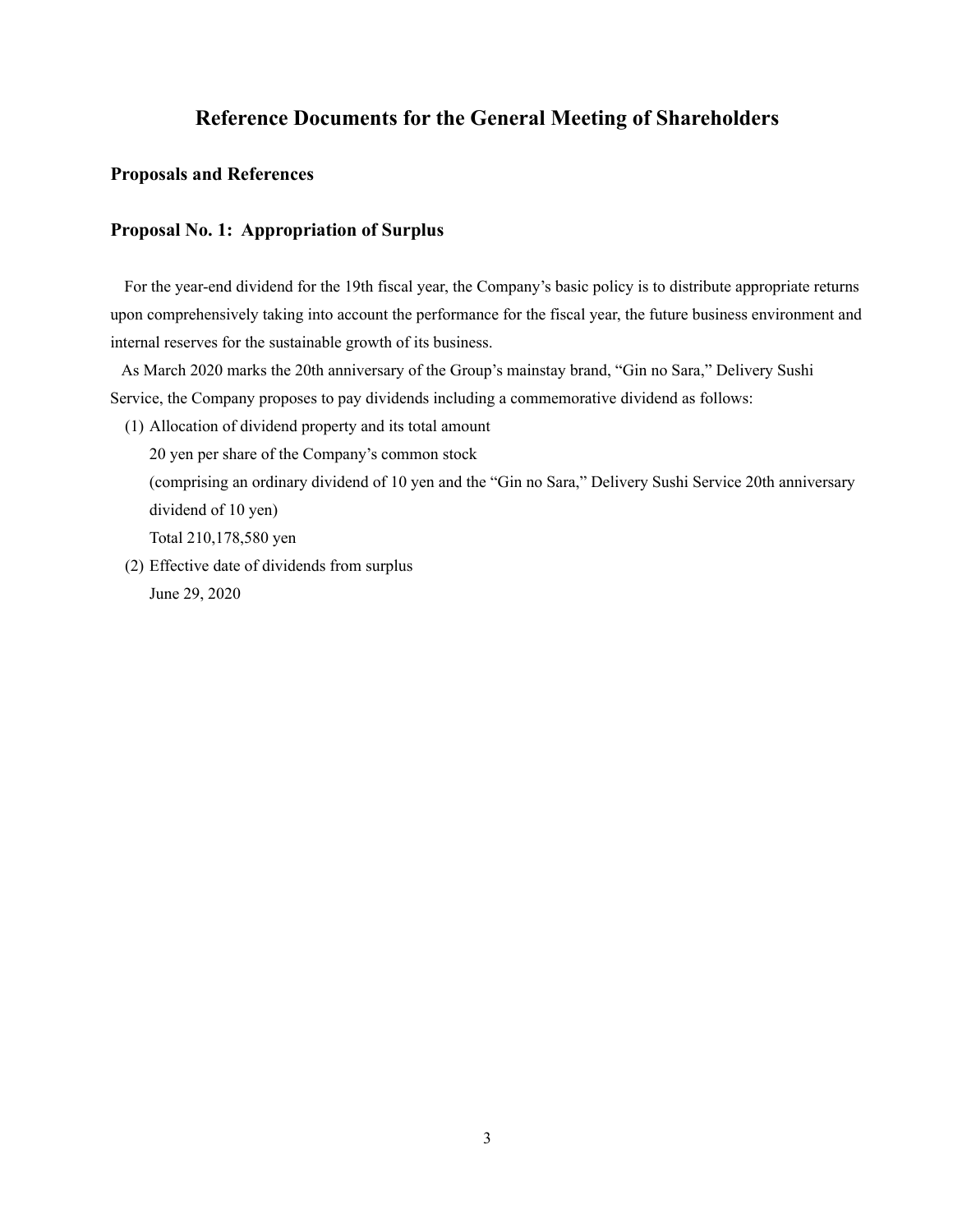# **Proposal No. 2: Election of Six (6) Directors (Excluding Directors Serving as Audit and Supervisory Committee Members)**

The terms of office of six (6) Directors (excluding Directors serving as Audit and Supervisory Committee Members) will expire at the conclusion of the Meeting. We therefore propose that six (6) Directors (excluding Directors serving as Audit and Supervisory Committee Members) be newly elected.

The Audit and Supervisory Committee has determined that the candidates are qualified to be elected as Directors from the perspective of enhancing the Company's corporate value.

The candidates for Directors (excluding Directors serving as Audit and Supervisory Committee Members) are as follows:

| No.                                                                                                        | Name<br>(Date of birth)                                   | Career summary, positions, responsibilities and significant concurrent positions |                                                                                                            |  |  |  |
|------------------------------------------------------------------------------------------------------------|-----------------------------------------------------------|----------------------------------------------------------------------------------|------------------------------------------------------------------------------------------------------------|--|--|--|
|                                                                                                            |                                                           | March 1984                                                                       | Joined Restaurant Gen Kai (USA)                                                                            |  |  |  |
|                                                                                                            | Akira Emi                                                 | April 1992                                                                       | Opened Submarine                                                                                           |  |  |  |
|                                                                                                            |                                                           | August 1995                                                                      | Established Submarine Co., Ltd., President and Representative                                              |  |  |  |
|                                                                                                            | (September 10, 1960)                                      |                                                                                  | Director                                                                                                   |  |  |  |
| $\mathbf{1}$                                                                                               | • Number of shares                                        | <b>July 2001</b>                                                                 | Established the Company, President and CEO (to present)                                                    |  |  |  |
|                                                                                                            | of the Company                                            | October 2017                                                                     | President and Representative Director, RIDE ON EXPRESS                                                     |  |  |  |
|                                                                                                            | held:                                                     |                                                                                  | Co., Ltd. (to present)                                                                                     |  |  |  |
|                                                                                                            | 678,000 shares                                            | October 2017                                                                     | President and Representative Director, RIDE ON DEMAND                                                      |  |  |  |
|                                                                                                            |                                                           |                                                                                  | Co., Ltd. (to present)                                                                                     |  |  |  |
|                                                                                                            | <b>Reasons for nomination as a candidate for Director</b> |                                                                                  |                                                                                                            |  |  |  |
|                                                                                                            |                                                           |                                                                                  | Mr. Akira Emi, the Company's founder, is reappointed as a candidate for Director, as he possesses abundant |  |  |  |
|                                                                                                            |                                                           |                                                                                  | operational experience in management in general and wide-ranging insight into the environment and the      |  |  |  |
|                                                                                                            | industry surrounding the Company's business.              |                                                                                  |                                                                                                            |  |  |  |
|                                                                                                            |                                                           | March 1981                                                                       | Joined Mori Shoten Ltd.                                                                                    |  |  |  |
|                                                                                                            |                                                           | April 1986                                                                       | Joined Yamako Group Co., Ltd.                                                                              |  |  |  |
|                                                                                                            | Kazuyuki Matsushima                                       | April 1992                                                                       | Opened Submarine                                                                                           |  |  |  |
|                                                                                                            | (September 24, 1959)                                      | August 1995                                                                      | Established Submarine Co., Ltd., Vice President and Director                                               |  |  |  |
|                                                                                                            |                                                           | <b>July 2001</b>                                                                 | Established the Company, Director                                                                          |  |  |  |
| $\overline{2}$                                                                                             | • Number of shares                                        | November 2003                                                                    | Senior Managing Director                                                                                   |  |  |  |
|                                                                                                            | of the Company                                            | August 2010                                                                      | Vice President and Director (to present)                                                                   |  |  |  |
|                                                                                                            | held:                                                     | October 2017                                                                     | Vice President and Director, RIDE ON EXPRESS Co., Ltd.                                                     |  |  |  |
|                                                                                                            | 213,100 shares                                            | October 2017                                                                     | Vice President and Director, RIDE ON DEMAND Co., Ltd.                                                      |  |  |  |
|                                                                                                            |                                                           | April 2018                                                                       | Responsible for Home Delivery Business, the Company (to                                                    |  |  |  |
|                                                                                                            |                                                           |                                                                                  | present)                                                                                                   |  |  |  |
| <b>Reasons for nomination as a candidate for Director</b>                                                  |                                                           |                                                                                  |                                                                                                            |  |  |  |
| Mr. Kazuyuki Matsushima, the Company's joint founder, is reappointed as a candidate for Director, as he    |                                                           |                                                                                  |                                                                                                            |  |  |  |
| possesses abundant operational experience in the management of the Company and the operation of franchise  |                                                           |                                                                                  |                                                                                                            |  |  |  |
| chains in general, as well as deep insight into the environment and the industry surrounding the Company's |                                                           |                                                                                  |                                                                                                            |  |  |  |
| business.                                                                                                  |                                                           |                                                                                  |                                                                                                            |  |  |  |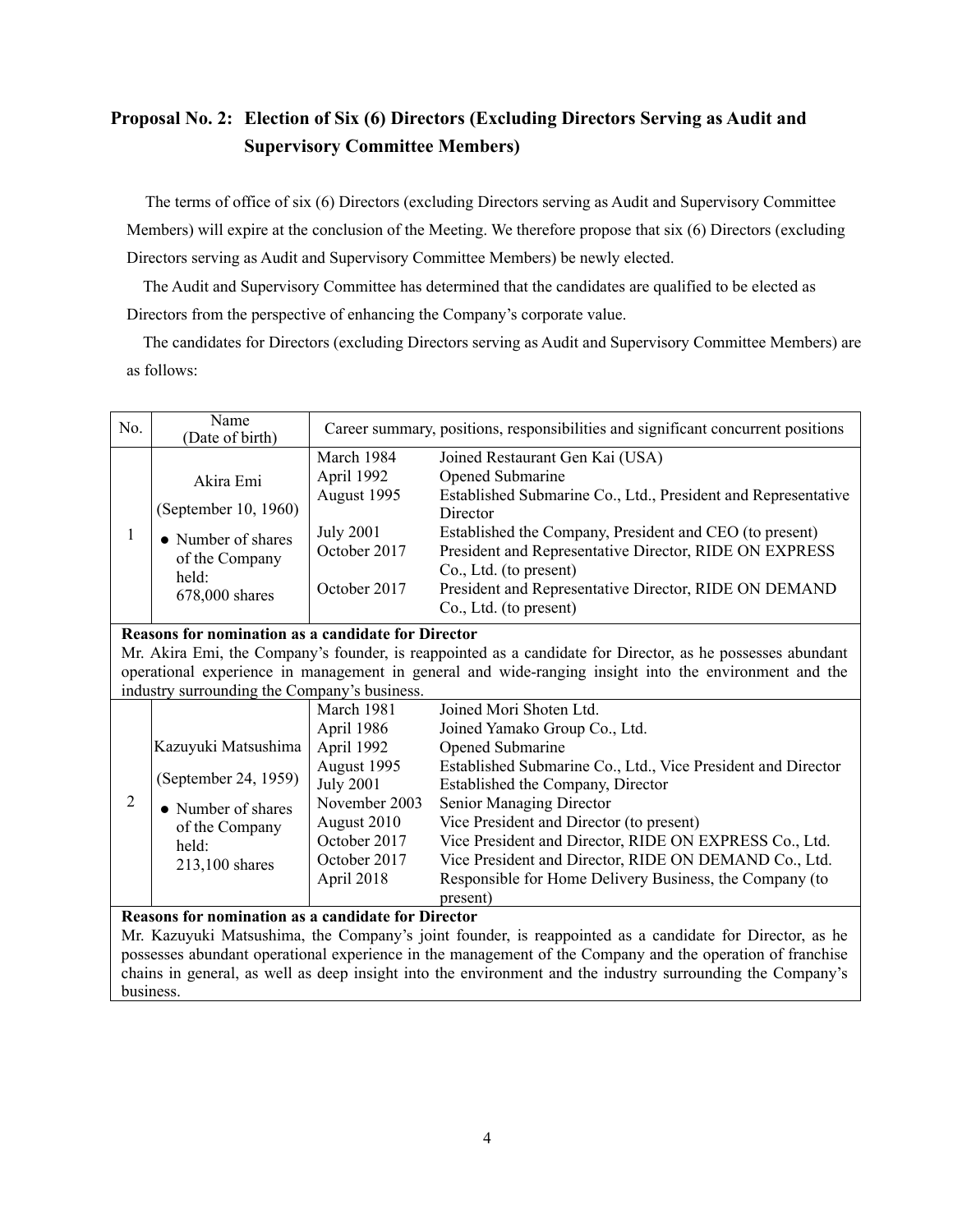| No.                                                                                                                                                                                                  | Name<br>(Date of birth)                                                                                    | Career summary, positions, responsibilities and significant concurrent positions                                                                                       |                                                                                                                                                                                                                                                                                                                                                                                                                                                                                                                                                                                                                                                                                                   |  |  |  |
|------------------------------------------------------------------------------------------------------------------------------------------------------------------------------------------------------|------------------------------------------------------------------------------------------------------------|------------------------------------------------------------------------------------------------------------------------------------------------------------------------|---------------------------------------------------------------------------------------------------------------------------------------------------------------------------------------------------------------------------------------------------------------------------------------------------------------------------------------------------------------------------------------------------------------------------------------------------------------------------------------------------------------------------------------------------------------------------------------------------------------------------------------------------------------------------------------------------|--|--|--|
|                                                                                                                                                                                                      |                                                                                                            | April 1991                                                                                                                                                             | Joined Recruit Cosmos Co., Ltd.                                                                                                                                                                                                                                                                                                                                                                                                                                                                                                                                                                                                                                                                   |  |  |  |
| $\mathfrak{Z}$                                                                                                                                                                                       | Kazumasa Watanabe<br>(January 17, 1969)<br>• Number of shares<br>of the Company<br>held:<br>130,000 shares | April 1992<br>October 2003<br>October 2005<br>October 2006<br>November 2007<br>August 2010<br>January 2015<br>April 2016<br>October 2017<br>October 2017<br>April 2018 | Joined Kansai Recruit Human Resource Center Co., Ltd.<br>(currently, Recruit Career Co., Ltd.)<br>Managing Director, NEXT JAPAN Co., Ltd.<br>Director and Senior Vice President<br>President and Representative Director<br>Established thirdstage inc., Representative<br>Senior Managing Director, the Company<br>Established a START Co., Ltd., Representative Director (to<br>present)<br>Vice President and Director (to present)<br>Vice President and Director, RIDE ON EXPRESS Co., Ltd.<br>Vice President and Director, RIDE ON DEMAND Co., Ltd.<br>Responsible for Corporate Planning, Human Resources,<br>Accounting and Finance, and Investment Strategy, the<br>Company (to present) |  |  |  |
|                                                                                                                                                                                                      | Reasons for nomination as a candidate for Director                                                         |                                                                                                                                                                        |                                                                                                                                                                                                                                                                                                                                                                                                                                                                                                                                                                                                                                                                                                   |  |  |  |
|                                                                                                                                                                                                      |                                                                                                            |                                                                                                                                                                        | Mr. Kazumasa Watanabe is reappointed as a candidate for Director, as he possesses wide-ranging insight and                                                                                                                                                                                                                                                                                                                                                                                                                                                                                                                                                                                        |  |  |  |
|                                                                                                                                                                                                      |                                                                                                            |                                                                                                                                                                        | abundant operational experience in management in general, and is fulfilling an important role as the officer                                                                                                                                                                                                                                                                                                                                                                                                                                                                                                                                                                                      |  |  |  |
|                                                                                                                                                                                                      |                                                                                                            |                                                                                                                                                                        | responsible for the Company's corporate planning and administration division.                                                                                                                                                                                                                                                                                                                                                                                                                                                                                                                                                                                                                     |  |  |  |
|                                                                                                                                                                                                      |                                                                                                            | April 1988                                                                                                                                                             | Joined Kisoji Co., Ltd.                                                                                                                                                                                                                                                                                                                                                                                                                                                                                                                                                                                                                                                                           |  |  |  |
|                                                                                                                                                                                                      |                                                                                                            | August 1995                                                                                                                                                            | Joined Submarine Co., Ltd.                                                                                                                                                                                                                                                                                                                                                                                                                                                                                                                                                                                                                                                                        |  |  |  |
|                                                                                                                                                                                                      | Katsuyuki Tomiita                                                                                          | August 1998                                                                                                                                                            | Senior Managing Director                                                                                                                                                                                                                                                                                                                                                                                                                                                                                                                                                                                                                                                                          |  |  |  |
|                                                                                                                                                                                                      |                                                                                                            | <b>July 2001</b>                                                                                                                                                       | Joined the Company                                                                                                                                                                                                                                                                                                                                                                                                                                                                                                                                                                                                                                                                                |  |  |  |
|                                                                                                                                                                                                      | (March 17, 1965)                                                                                           | February 2002                                                                                                                                                          | Director                                                                                                                                                                                                                                                                                                                                                                                                                                                                                                                                                                                                                                                                                          |  |  |  |
| $\overline{4}$                                                                                                                                                                                       | • Number of shares                                                                                         | August 2010                                                                                                                                                            | Managing Director (to present)                                                                                                                                                                                                                                                                                                                                                                                                                                                                                                                                                                                                                                                                    |  |  |  |
|                                                                                                                                                                                                      | of the Company                                                                                             | October 2017                                                                                                                                                           | Managing Director, RIDE ON EXPRESS Co., Ltd.                                                                                                                                                                                                                                                                                                                                                                                                                                                                                                                                                                                                                                                      |  |  |  |
|                                                                                                                                                                                                      | held:                                                                                                      | October 2017                                                                                                                                                           | Managing Director, RIDE ON DEMAND Co., Ltd.                                                                                                                                                                                                                                                                                                                                                                                                                                                                                                                                                                                                                                                       |  |  |  |
|                                                                                                                                                                                                      | 173,900 shares                                                                                             | April 2019                                                                                                                                                             | In charge of Home Delivery Business, the Company (to                                                                                                                                                                                                                                                                                                                                                                                                                                                                                                                                                                                                                                              |  |  |  |
|                                                                                                                                                                                                      |                                                                                                            | June 2020                                                                                                                                                              | present)<br>Managing Director, RIDE ON EXPRESS Co., Ltd. (scheduled)                                                                                                                                                                                                                                                                                                                                                                                                                                                                                                                                                                                                                              |  |  |  |
|                                                                                                                                                                                                      | Reasons for nomination as a candidate for Director                                                         |                                                                                                                                                                        |                                                                                                                                                                                                                                                                                                                                                                                                                                                                                                                                                                                                                                                                                                   |  |  |  |
|                                                                                                                                                                                                      |                                                                                                            |                                                                                                                                                                        | Mr. Katsuyuki Tomiita is reappointed as a candidate for Director, as he engages in management as a Director                                                                                                                                                                                                                                                                                                                                                                                                                                                                                                                                                                                       |  |  |  |
|                                                                                                                                                                                                      |                                                                                                            |                                                                                                                                                                        | of the Company and possesses abundant operational experience in supervising and leading the building of a                                                                                                                                                                                                                                                                                                                                                                                                                                                                                                                                                                                         |  |  |  |
|                                                                                                                                                                                                      | franchise chain and its operation as well as new business development.                                     |                                                                                                                                                                        |                                                                                                                                                                                                                                                                                                                                                                                                                                                                                                                                                                                                                                                                                                   |  |  |  |
|                                                                                                                                                                                                      |                                                                                                            | April 1988                                                                                                                                                             | Joined Takachiho Tsushinkiki Co., Ltd. (currently Takacom Co.,                                                                                                                                                                                                                                                                                                                                                                                                                                                                                                                                                                                                                                    |  |  |  |
|                                                                                                                                                                                                      |                                                                                                            |                                                                                                                                                                        | Ltd.                                                                                                                                                                                                                                                                                                                                                                                                                                                                                                                                                                                                                                                                                              |  |  |  |
|                                                                                                                                                                                                      | Toshihiko Mizutani                                                                                         | February 1991                                                                                                                                                          | Joined FALCO biosystems Ltd.                                                                                                                                                                                                                                                                                                                                                                                                                                                                                                                                                                                                                                                                      |  |  |  |
|                                                                                                                                                                                                      |                                                                                                            | November 1996                                                                                                                                                          | Joined Submarine Co., Ltd.                                                                                                                                                                                                                                                                                                                                                                                                                                                                                                                                                                                                                                                                        |  |  |  |
|                                                                                                                                                                                                      | (November 16, 1969)                                                                                        | February 2001                                                                                                                                                          | Managing Director                                                                                                                                                                                                                                                                                                                                                                                                                                                                                                                                                                                                                                                                                 |  |  |  |
| 5                                                                                                                                                                                                    | • Number of shares                                                                                         | <b>July 2001</b>                                                                                                                                                       | Joined the Company                                                                                                                                                                                                                                                                                                                                                                                                                                                                                                                                                                                                                                                                                |  |  |  |
|                                                                                                                                                                                                      | of the Company                                                                                             | February 2002                                                                                                                                                          | Director                                                                                                                                                                                                                                                                                                                                                                                                                                                                                                                                                                                                                                                                                          |  |  |  |
|                                                                                                                                                                                                      | held:                                                                                                      | August 2010                                                                                                                                                            | Managing Director (to present)                                                                                                                                                                                                                                                                                                                                                                                                                                                                                                                                                                                                                                                                    |  |  |  |
|                                                                                                                                                                                                      | 101,200 shares                                                                                             | October 2017                                                                                                                                                           | Managing Director, RIDE ON EXPRESS Co., Ltd.                                                                                                                                                                                                                                                                                                                                                                                                                                                                                                                                                                                                                                                      |  |  |  |
|                                                                                                                                                                                                      |                                                                                                            | October 2017                                                                                                                                                           | Managing Director, RIDE ON DEMAND Co., Ltd.                                                                                                                                                                                                                                                                                                                                                                                                                                                                                                                                                                                                                                                       |  |  |  |
|                                                                                                                                                                                                      |                                                                                                            | April 2019                                                                                                                                                             | In charge of the President's Office, the Company (to present)                                                                                                                                                                                                                                                                                                                                                                                                                                                                                                                                                                                                                                     |  |  |  |
|                                                                                                                                                                                                      | <b>Reasons for nomination as a candidate for Director</b>                                                  |                                                                                                                                                                        |                                                                                                                                                                                                                                                                                                                                                                                                                                                                                                                                                                                                                                                                                                   |  |  |  |
| Mr. Toshihiko Mizutani is reappointed as a candidate for Director, as he engages in management as a Director                                                                                         |                                                                                                            |                                                                                                                                                                        |                                                                                                                                                                                                                                                                                                                                                                                                                                                                                                                                                                                                                                                                                                   |  |  |  |
| of the Company and possesses abundant operational experience in supervising and leading the building of an<br>IT system for a franchise chain and its operation as well as new business development. |                                                                                                            |                                                                                                                                                                        |                                                                                                                                                                                                                                                                                                                                                                                                                                                                                                                                                                                                                                                                                                   |  |  |  |
|                                                                                                                                                                                                      |                                                                                                            |                                                                                                                                                                        |                                                                                                                                                                                                                                                                                                                                                                                                                                                                                                                                                                                                                                                                                                   |  |  |  |

5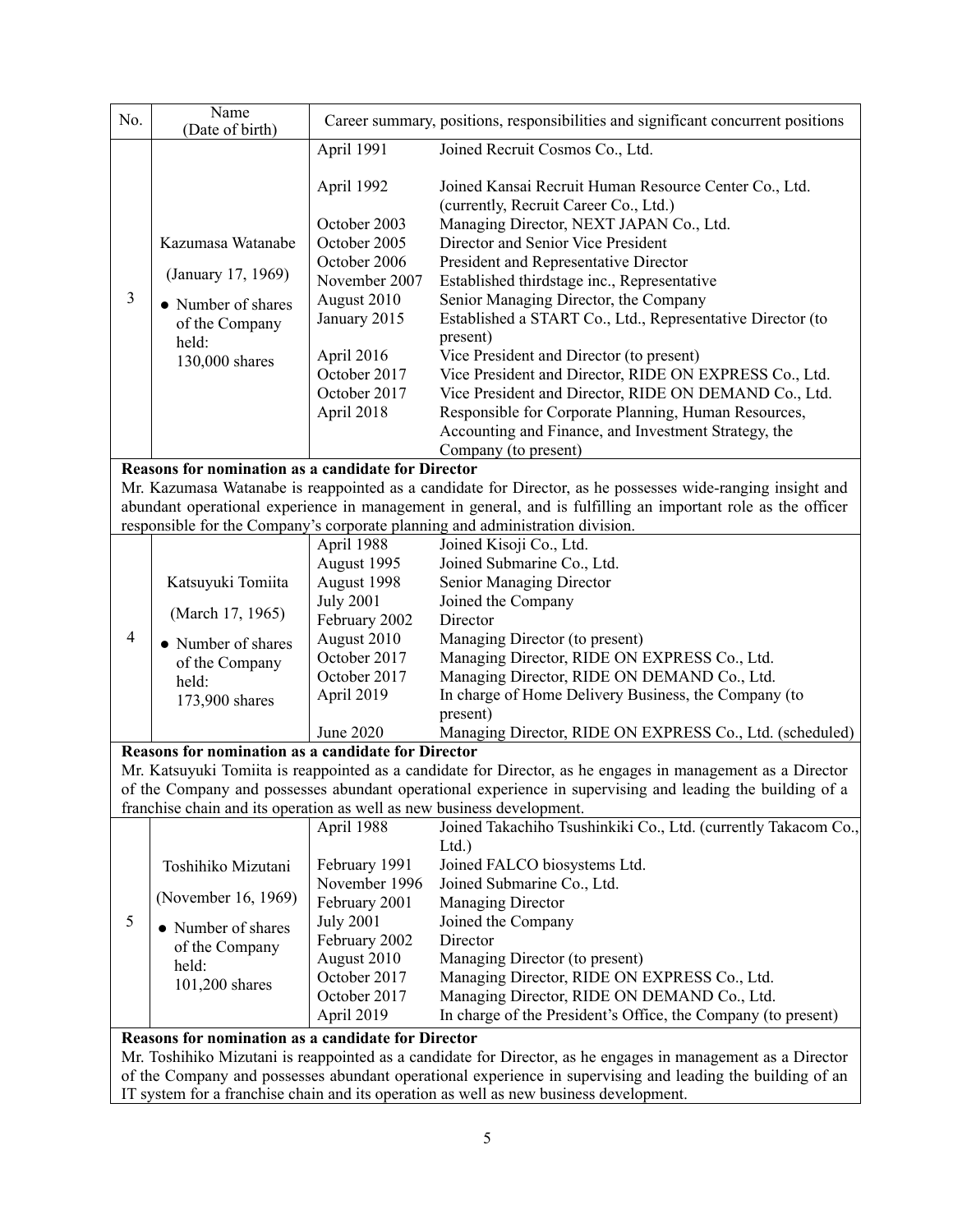| No.                                                                                                                                                                                                                                                                                               | Name<br>(Date of birth)                                                                               | Career summary, positions, responsibilities and significant concurrent positions                                                                   |                                                                                                                                                                                                                                                                                                                                                                                                                          |  |  |
|---------------------------------------------------------------------------------------------------------------------------------------------------------------------------------------------------------------------------------------------------------------------------------------------------|-------------------------------------------------------------------------------------------------------|----------------------------------------------------------------------------------------------------------------------------------------------------|--------------------------------------------------------------------------------------------------------------------------------------------------------------------------------------------------------------------------------------------------------------------------------------------------------------------------------------------------------------------------------------------------------------------------|--|--|
| 6                                                                                                                                                                                                                                                                                                 | Yutaka Akagi<br>(September 4, 1976)<br>• Number of shares<br>of the Company<br>held:<br>48,200 shares | April 1999<br>December 1999<br>December 2001<br>October 2007<br>May 2008<br>August 2010<br>June 2015<br>October 2017<br>October 2017<br>April 2020 | Joined Japan LCA Corporation (currently, LCA Holdings<br>Corporation)<br>Joined IdeaLink Co, LTD (currently, IDEAPLUS Inc.)<br>Director<br>Representative Director<br>Vice President and Director<br>Director, the Company<br>Managing Director (to present)<br>Managing Director, RIDE ON EXPRESS Co., Ltd.<br>Managing Director, RIDE ON DEMAND Co., Ltd.<br>In charge of System & Marketing, the Company (to present) |  |  |
| <b>Reasons for nomination as a candidate for Director</b><br>Mr. Yutaka Akagi is reappointed as a candidate for Director, as he possesses abundant operational experience<br>in operation overall as the Company's area franchisor as well as wide-ranging insight into management in<br>general. |                                                                                                       |                                                                                                                                                    |                                                                                                                                                                                                                                                                                                                                                                                                                          |  |  |

Note: There are no special interests between the candidates and the Company.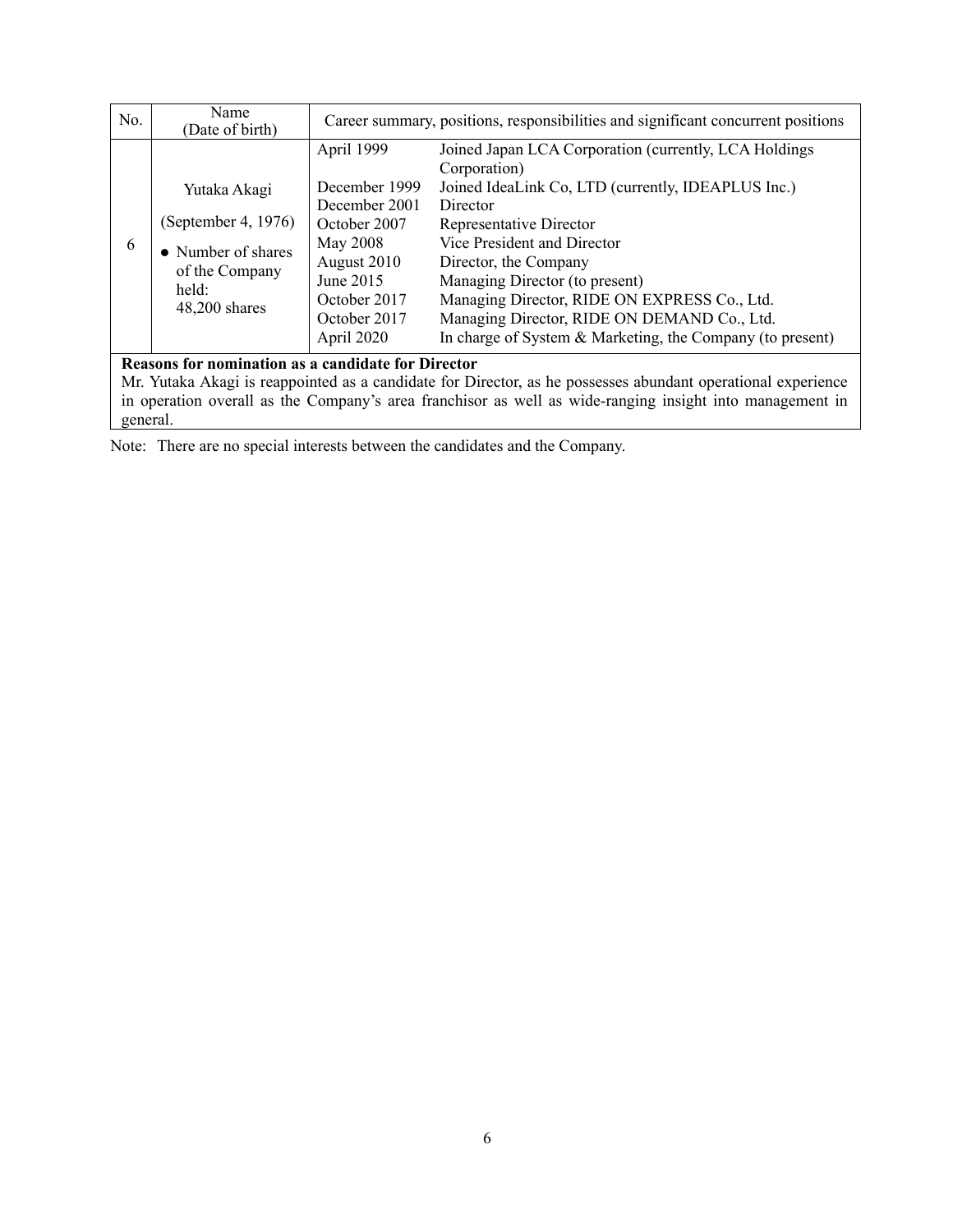**Proposal No. 3:** Determination of Compensation for Granting Restricted Stock to Directors (Excluding Outside Directors and Directors Serving as Audit and Supervisory Committee Members)

The annual amount of compensation for the Company's Directors (excluding Directors Serving as Audit and Supervisory Committee Members) has been approved to be 1,000 million yen or less (excluding the employee portion of salaries for Directors concurrently serving as employees) at the 14th Annual General Meeting of Shareholders held on June 25, 2015.

As part of a review of the compensation plan for directors, in order to give the Directors of the Company (excluding Outside Directors and Directors Serving as Audit and Supervisory Committee Members, hereinafter the "eligible Directors") an incentive to pursue a sustainable improvement of the corporate value of the Company and to further promote value sharing with the shareholders, the Company proposes to provide the eligible Directors with new compensation for granting restricted stock in addition to the compensation mentioned above.

Based on this Proposal, the compensation given in order to grant restricted stock to the eligible Directors shall be monetary claims, and the total amount shall be 100 million yen or less per year, which is an amount deemed appropriate for the objectives stated above. The specific time and allocation of the compensation to each of the eligible Directors shall be determined by the Board of Directors. However, the compensation for granting restricted stock shall not be offered to Outside Directors.

Currently, the Company has nine Directors (including two Outside Directors). If Proposal 2 "Election of Six (6) Directors" is approved as originally proposed, the Company will have nine (9) Directors (including two (2) Outside Directors).

Based on a resolution of the Board of Directors of the Company, the eligible Directors shall pay out all the monetary claims given under this proposal as property contributed in kind and get ordinary shares in the Company issued or disposed of. The total number of the ordinary shares in the Company to be issued or disposed of for the plan shall be 50,000 shares or less per year. (However, if a case arises when an adjustment of the total number of the ordinary shares in the Company to be issued or disposed of as restricted stock becomes necessary on or after the day this proposal is approved, such as a stock split (including an allotment of ordinary shares in the Company without contribution) and a reverse stock split of the ordinary shares of the Company, the total number shall be adjusted within a reasonable range.) The payment amount per share shall be determined by the Board of Directors based on the closing price of the ordinary shares in the Company on the Tokyo Stock Exchange on the business day immediately preceding the date of each resolution of the Board of Directors (if no transaction was made on that day, the closing price on the most recent trading day prior that day), within a range of amounts not particularly advantageous to the eligible Directors who will receive the ordinary shares. When issuing or disposing of ordinary shares in the Company for the plan, a contract for allotment of restricted stock (hereinafter an "allotment contract") shall be concluded between the Company and the eligible Directors, which prescribes the following: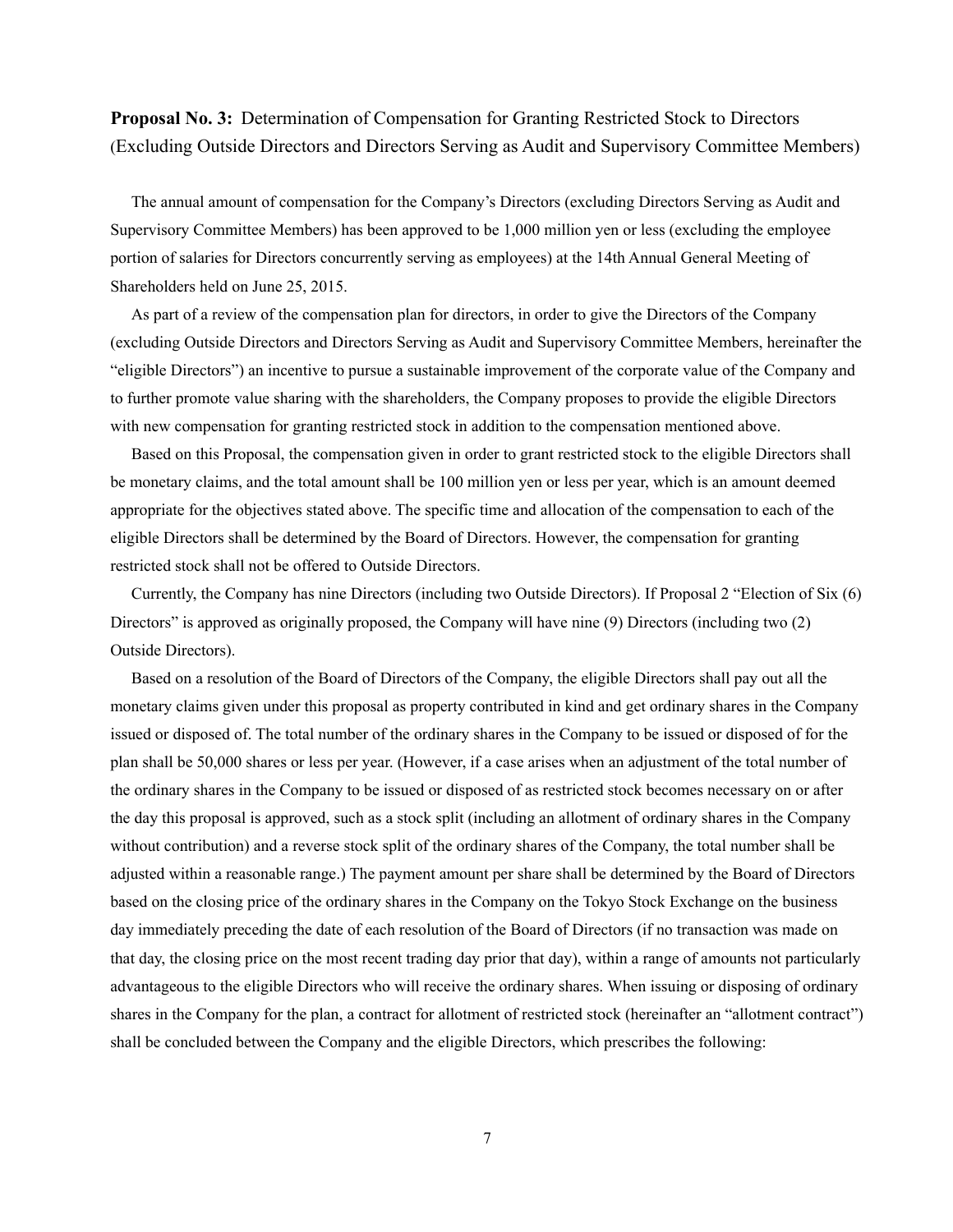### (1) Period of restriction on transfer

The eligible Directors must not transfer, put up as collateral, or dispose of in any other way the ordinary shares in the Company allotted under the allotment contract (hereinafter "allotted shares") during the period specified in advance by the Board of Directors of the Company which shall be 20–30 years from the date of allotment under the allotment contract (hereinafter the "period of restriction on transfer") (hereinafter the "restriction on transfer").

#### (2) Handling at the time of retirement

If an eligible Director retires from the position specified in advance by the Board of Directors of the Company before the period of restriction on transfer expires, the Company shall acquire the allotted shares naturally at no cost unless there is a legitimate reason for his/her retirement including expiration of his/her term of office and his/her death.

### (3) Cancellation of the restriction on transfer

Notwithstanding the provision under (1) above, the Company shall cancel the restriction on transfer on all the allotted shares at the time when the period of restriction on transfer expires, provided that the eligible Director continued to be in the position specified in advance by the Board of Directors of the Company during the period of restriction on transfer. However, the Company shall adjust the number of allotted shares whose restriction on transfer is to be cancelled and the timing of the cancellation of the restriction on transfer reasonably and as necessary if the eligible Director retires from the position specified in (2) above before the period of restriction on transfer expires for a legitimate reason specified in (2) above including expiration of his/her term of office and his/her death. The Company shall acquire the allotted shares naturally at no cost whose restriction on transfer has not been cancelled yet even at the time immediately after the cancellation of the restriction on transfer was made in accordance with the provisions above.

#### (4) Handling at the time of organizational restructuring

Notwithstanding the provision under (1) above, if, during the period of restriction on transfer, a merger contract in which the Company becomes an absorbed company, a share exchange contract in which the Company becomes a wholly-owned subsidiary, a share transfer plan, or other matters associated with an organizational restructuring is approved at a General Meeting of Shareholders of the Company (or by the Board of Directors of the Company in case an approval at a General Meeting of Shareholders of the Company is not required for the organizational restructuring), the Company shall, by a resolution by the Board of Directors of the Company, cancel the restriction on transfer with respect to a certain number of allotted shares which is reasonably determined in consideration of the period from the commencement date of the period of restriction on transfer until the date of approval of the organizational restructuring, in advance of the effective date of the organizational restructuring. In case of the above, the Company shall acquire the allotted shares naturally at no cost whose restriction on transfer has not been cancelled at the time immediately after the cancellation of the restriction on transfer was made.